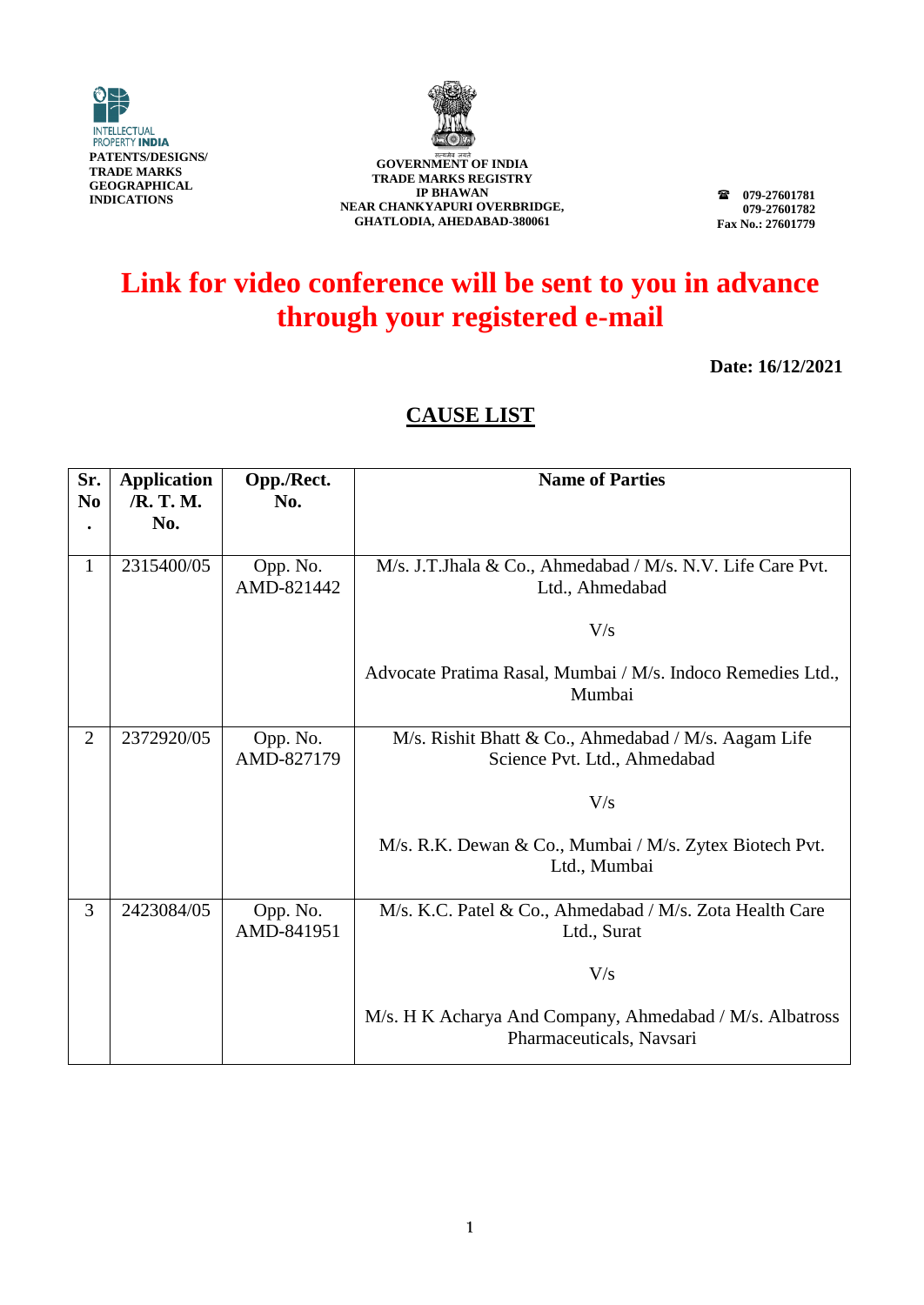| 4              | 2544619/05 | Opp. No.<br>AMD-836085 | M/s. K.C. Patel & Co., Ahmedabad / Mr. Rakesh S. Patel,<br>Baroda                                                                                     |
|----------------|------------|------------------------|-------------------------------------------------------------------------------------------------------------------------------------------------------|
|                |            |                        | V/s                                                                                                                                                   |
|                |            |                        | M/s. Lalji Advocates, Delhi / M/s. Morepen Laboratories Ltd.,<br>New Delhi                                                                            |
| 5              | 2545701/35 | Opp. No.<br>AMD-838762 | M/s. K.C. Patel & Co., Ahmedabad / Madanlal C. Shamnani<br>(H.U.F.), Ahmedabad                                                                        |
|                |            |                        | V/s                                                                                                                                                   |
|                |            |                        | M/s. C. Daniel & Gladys, Chennai / Ms. Jhansi Rani Chalavadi<br>& Naga Kanaka Durga Prasad Chalavadi And Sai Silks<br>(Kalamandir) Limited, Hyderabad |
| 6              | 2547536/05 | Opp. No.<br>AMD-836086 | M/s. J.T.Jhala & Co., Ahmedabad / M/s. Kepler Healthcare<br>Private Limited, Ahmedabad                                                                |
|                |            |                        | V/s                                                                                                                                                   |
|                |            |                        | M/s. Lalji Advocates, Delhi / M/s. Morepen Laboratories Ltd.,<br>New Delhi                                                                            |
| $\overline{7}$ | 2553882/05 | Opp. No.<br>AMD-843790 | M/s. B. D. Shukla & Company, Ahmedabad / Mr. Samir<br>Dilipkumar Shah, Ahmedabad                                                                      |
|                |            |                        | V/s                                                                                                                                                   |
|                |            |                        | M/s. Asian Patent Bureau, Mumbai / M/s. Centaur<br>Pharmaceuticals Pvt. Ltd., Mumbai                                                                  |
| 8              | 2565088/05 | Opp. No.<br>AMD-847450 | M/s. B. D. Shukla & Company, Ahmedabad / Mr. Ronak<br>Ketanbhai Shah, Ahmedabad                                                                       |
|                |            |                        | V/s                                                                                                                                                   |
|                |            |                        | M/s. RNA, IP Attorneys, Gurgaon                                                                                                                       |
| 9              | 2597352/14 | Opp. No.<br>AMD-842005 | M/s. Lalji Advocates, Delhi / M/s. Ram Chandra Jewellers Pvt.<br>Ltd., Jaipur                                                                         |
|                |            |                        | V/s                                                                                                                                                   |
|                |            |                        | M/s. S. Singh & Associates, Delhi / M/s. R.C. Jewellers Pvt.<br>Ltd., New Delhi                                                                       |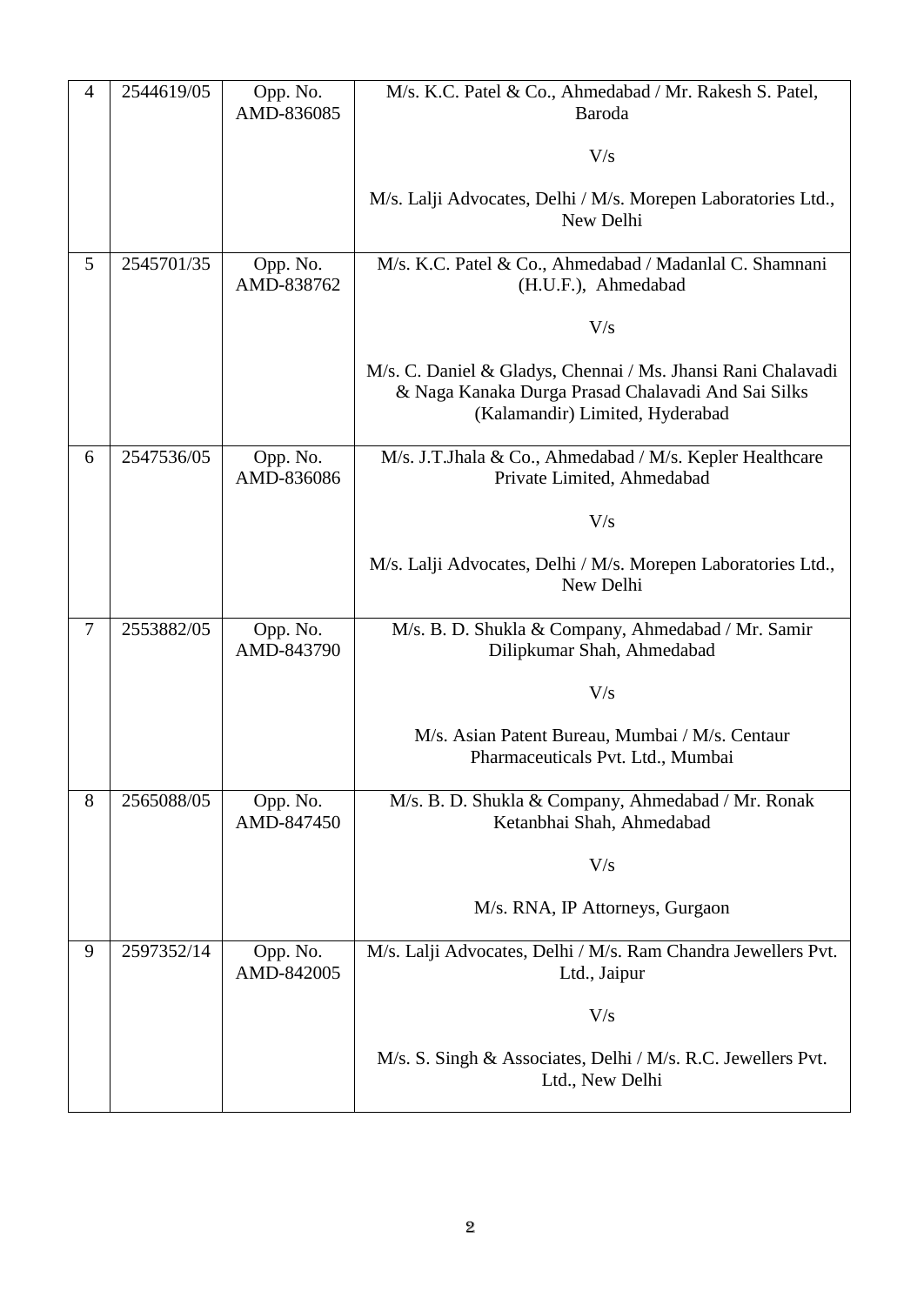| 10 | 2599794/43 | Opp. No.<br>AMD-829844 | M/s. D. C. Dani & Associates, Ahmedabad / Mr. Rajesh<br>Balubhai Padariya, Ahmedabad                                          |
|----|------------|------------------------|-------------------------------------------------------------------------------------------------------------------------------|
|    |            |                        |                                                                                                                               |
|    |            |                        | V/s                                                                                                                           |
|    |            |                        | M/s. Worldwide Registration Bureau, New Delhi / M/s. Vinsa<br>Electricals Pvt. Ltd., Kolkata                                  |
| 11 | 2599887/30 | Opp. No.<br>AMD-846128 | M/s. G. D. Bansal & Associates, Jaipur / Mr. Rishi Bhatia S/o.<br>Sh. Mukand Lal Bhatia, Jaipur                               |
|    |            |                        | V/s                                                                                                                           |
|    |            |                        | M/s. Nanavati Associates, Ahmedabad / M/s. Kaira Dist. Co.<br>Op. Milk Producers Union Ltd., Anand                            |
| 12 | 2870661/05 | Opp. No.<br>AMD-859671 | Mr. Upendra Patel, Surat / M/s. Sahajanand Medical<br>Technologies (P) Ltd., Surat                                            |
|    |            |                        | V/s                                                                                                                           |
|    |            |                        | Ms. Sujata Chaudhri IP Attorneys, Uttar Pradesh                                                                               |
| 13 | 3609325/25 | Opp. No.<br>AMD-935618 | M/s. Navdeep & Associates, Ahmedabad / Mr. Indrasingh<br>Parmar Trading As K. Siya Fashion, Ahmedabad                         |
|    |            |                        | V/s                                                                                                                           |
|    |            |                        | P.K. Arora, Agra / M/s. Siyaram Silk Mills Limited, Mumbai                                                                    |
| 14 | 3614634/07 | Opp. No.<br>AMD-922359 | M/s. Kalpana Engineering, Ahmedabad                                                                                           |
|    |            |                        | V/s                                                                                                                           |
|    |            |                        | M/s. Arora And Arora, New Delhi / Mr. Ankit Kapoor,<br>Ghaziabad                                                              |
| 15 | 3617259/05 | Opp. No.<br>AMD-919497 | Nadar Vennila, Pune / M/s. Winsys Life Science, Mehsana                                                                       |
|    |            |                        | <b>Vs</b>                                                                                                                     |
|    |            |                        | M/s. V.A. Associates, Mumbai / M/s. Lupin Limited, Mumbai                                                                     |
| 16 | 3728221/24 | Opp. No.<br>AMD-939086 | M/s. Superfastaction Regn. Service, Surat / Mr. Prakash<br>Daulatram Kishnani Sole Proprietor Of Kishika Embroidery,<br>Surat |
|    |            |                        | V/s                                                                                                                           |
|    |            |                        | M/s. R.K. Dewan & Co., Mumbai / Kirti Lakhamshi Shah,<br>Mumbai                                                               |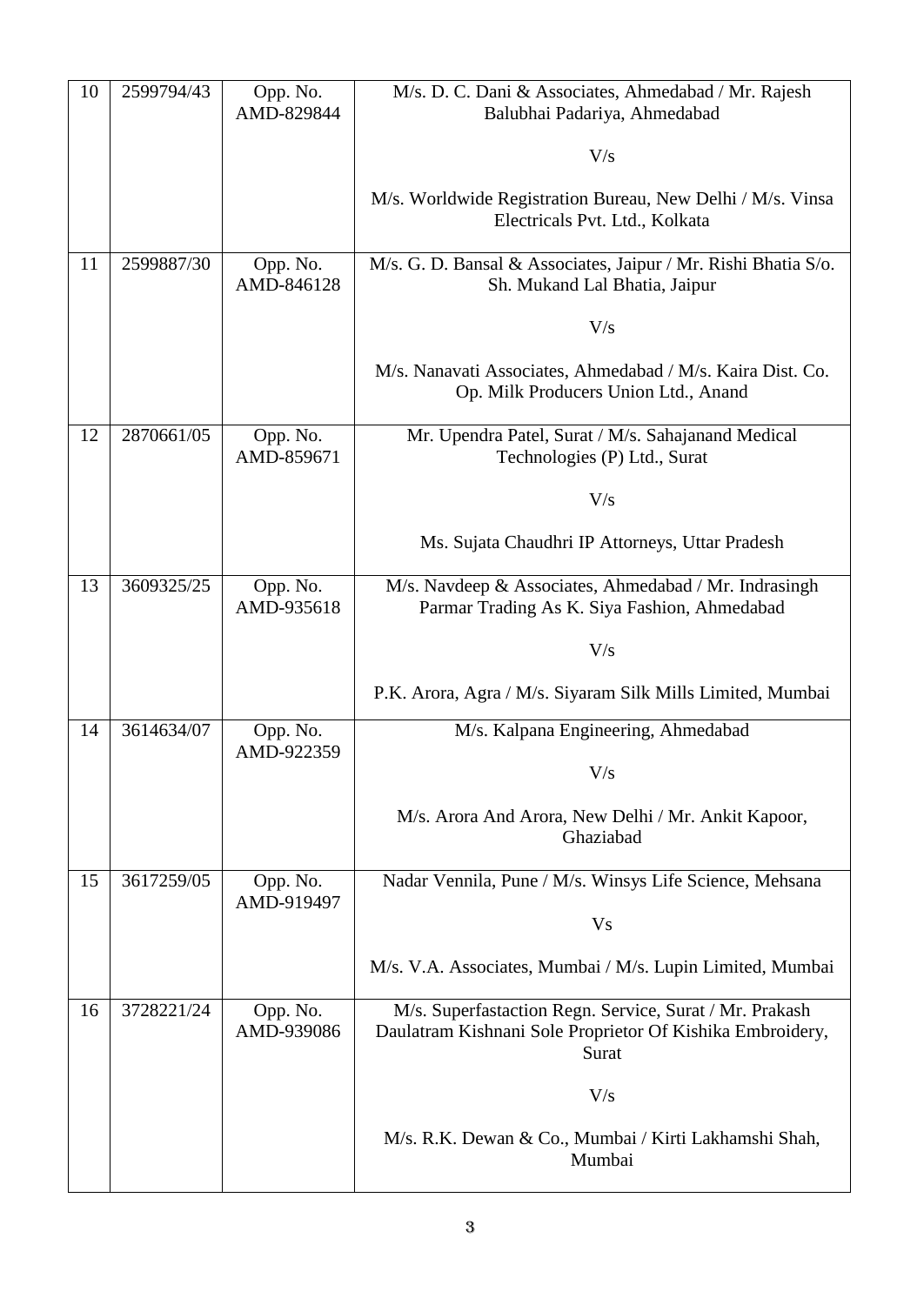| 17 | 3962557/25 | Opp. No.<br>AMD-977199  | M/s. Easy Trade Solution, Ahmedabad / Mr. Vinay Kumar<br>Baheti, Trading As: Maheshwari Garment, Ahmedabad                                     |
|----|------------|-------------------------|------------------------------------------------------------------------------------------------------------------------------------------------|
|    |            |                         | V/s                                                                                                                                            |
|    |            |                         | Advocate Ashok Kumar J. Daga, Chennai / Mr. Nitin Jain,<br>Tirpur                                                                              |
| 18 | 3975906/05 | Opp. No.<br>AMD-977450  | Ms. Shruti K. Shah, Ahmedabad / M/s. Vivagen Healthcare<br>Private Limited, Jaipur                                                             |
|    |            |                         | V/s                                                                                                                                            |
|    |            |                         | M/s. Vishesh And Associates, Mumbai / M/s. Alkem<br>Laboratories Ltd., Mumbai                                                                  |
| 19 | 4105230/43 | Opp. No.<br>AMD-997984  | Mr. Ankit Sharma, Jaipur / Ms. Deeksha Garg D/o Pankaj Garg,<br>Jaipur                                                                         |
|    |            |                         | V/s                                                                                                                                            |
|    |            |                         | M/s. Trade Mark Registration Bureau, Kolkata / M/s. Shalimar<br>Chemical Works Private Limited, Kolkata                                        |
| 20 | 4105466/39 | Opp. No.<br>AMD-999308  | Mr. Dipesh Anupkumar Mistry, Surat / M/s. Kesvi Marketing,<br><b>Bharuch</b>                                                                   |
|    |            |                         | V/s                                                                                                                                            |
|    |            |                         | M/s. Shailendra Thatte & Associates, Mumbai / M/s. Kesari<br>Trust, Mumbai                                                                     |
| 21 | 4108102/32 | Opp. No.<br>AMD-1000285 | Mr. Mukesh H. Jani, Ahmedabad / Mr. Ashok Rambhai Patel,<br>Ahmedabad                                                                          |
|    |            |                         | V/s                                                                                                                                            |
|    |            |                         | M/s. R.K. Dewan & Co., Mumbai / M/s. Om Lachman Java,<br>Bangalore                                                                             |
| 22 | 4111740/31 | Opp. No.<br>AMD-989815  | M/s. T.C.Patel & Co., Ahmedabad / Mr. Ganpatji Chanduji<br>Chavda An Indian National Sole Proprietor of Abhishek Sales<br>Corporation, Mehsana |
|    |            |                         | V/s                                                                                                                                            |
|    |            |                         | Advocate Gaurav Soni, Ahmedabad / Mr. Pavan Madanlal<br>Maheswari, Mehsana                                                                     |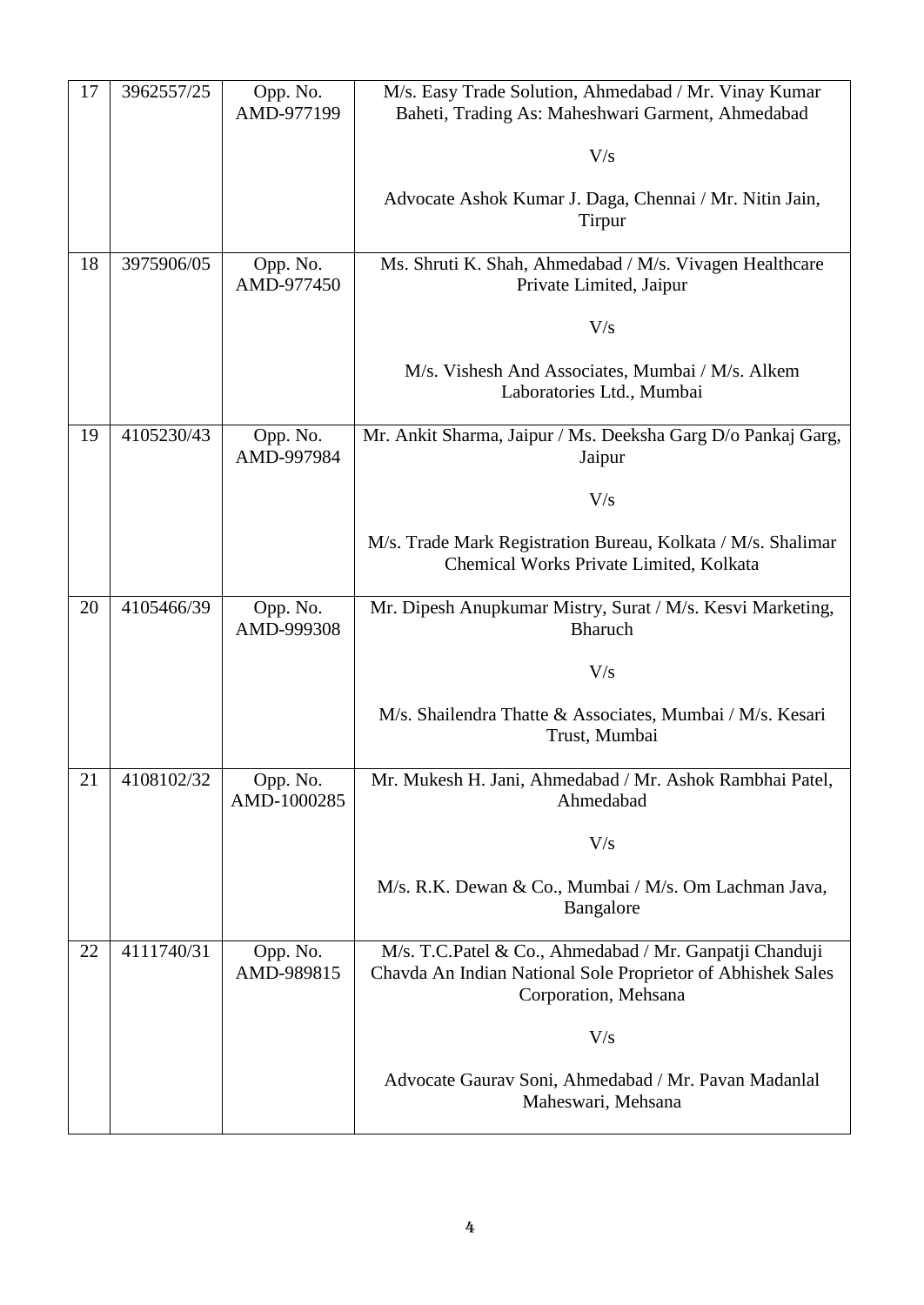| 23 | 4125426/01 | Opp. No.<br>AMD-1005826 | Mr. Vanchinathan, Chennai / Ms. Meenakshee Kumari Sharma,<br>Jaipur                             |
|----|------------|-------------------------|-------------------------------------------------------------------------------------------------|
|    |            |                         | V/s                                                                                             |
|    |            |                         | M/s. Tyagi Certifications, Delhi / Mr. Paras Dua, Haryana                                       |
| 24 | 4127960/03 | Opp. No.<br>AMD-996779  | M/s. Avriva Skintech Private Limited, Ahmedabad                                                 |
|    |            |                         | V/s                                                                                             |
|    |            |                         | M/s. R. R. Shah & Co., Ahmedabad / M/s. Vasu Healthcare<br>Private Limited, Vadodara            |
| 25 | 4130838/05 | Opp. No.<br>AMD-1003433 | Mr. Vanchinathan, Chennai / Mr. Varma Awanish Anand<br>Shambhujee, Bharuch                      |
|    |            |                         | V/s                                                                                             |
|    |            |                         | M/s. Aristo Pharmaceuticals Pvt. Ltd., Mumbai                                                   |
| 26 | 4145675/07 | Opp. No.<br>AMD-997195  | Mr. Arpankumar Balmukund Bhatt, Vadodara / M/s. Sai Saroj<br>Equipments Private Limited, Valsad |
|    |            |                         | V/s                                                                                             |
|    |            |                         | M/s. Mahtta & Co, Ludhiana, M/s. Saeco Strips Pvt. Ltd.,<br>Ludhiana                            |
| 27 | 4153012/29 | Opp. No.<br>AMD-1002105 | Mr. Vanchinathan, Chennai, M/s. JCP International Private<br>Limited, Rajkot                    |
|    |            |                         | V/s                                                                                             |
|    |            |                         | Ms. Jaya A Manghwani, Mumbai / M/s. Yogi Ayurvedic<br>Products Private Limited, Nashik          |
| 28 | 4164319/25 | Opp. No.<br>AMD-1003883 | Mr. Jayesh N. Dabhi, Ahmedabad / Mr. Alokkumar Sukumar<br>Roy, Ahmedabad                        |
|    |            |                         | V/s                                                                                             |
|    |            |                         | M/s. Lalji Advocates, Delhi / M/s. Morepen Laboratories Ltd.,<br>New Delhi                      |
| 29 | 4192913/05 | Opp. No.<br>AMD-1002907 | Mr. Vanchinathan, Chennai / Mr. Sandip Jagdamba Rajput,<br>Surat                                |
|    |            |                         | V/s                                                                                             |
|    |            |                         | N. Mahabir, New Delhi / M/s. Kama Ayurveda Private Limited,<br>New Delhi                        |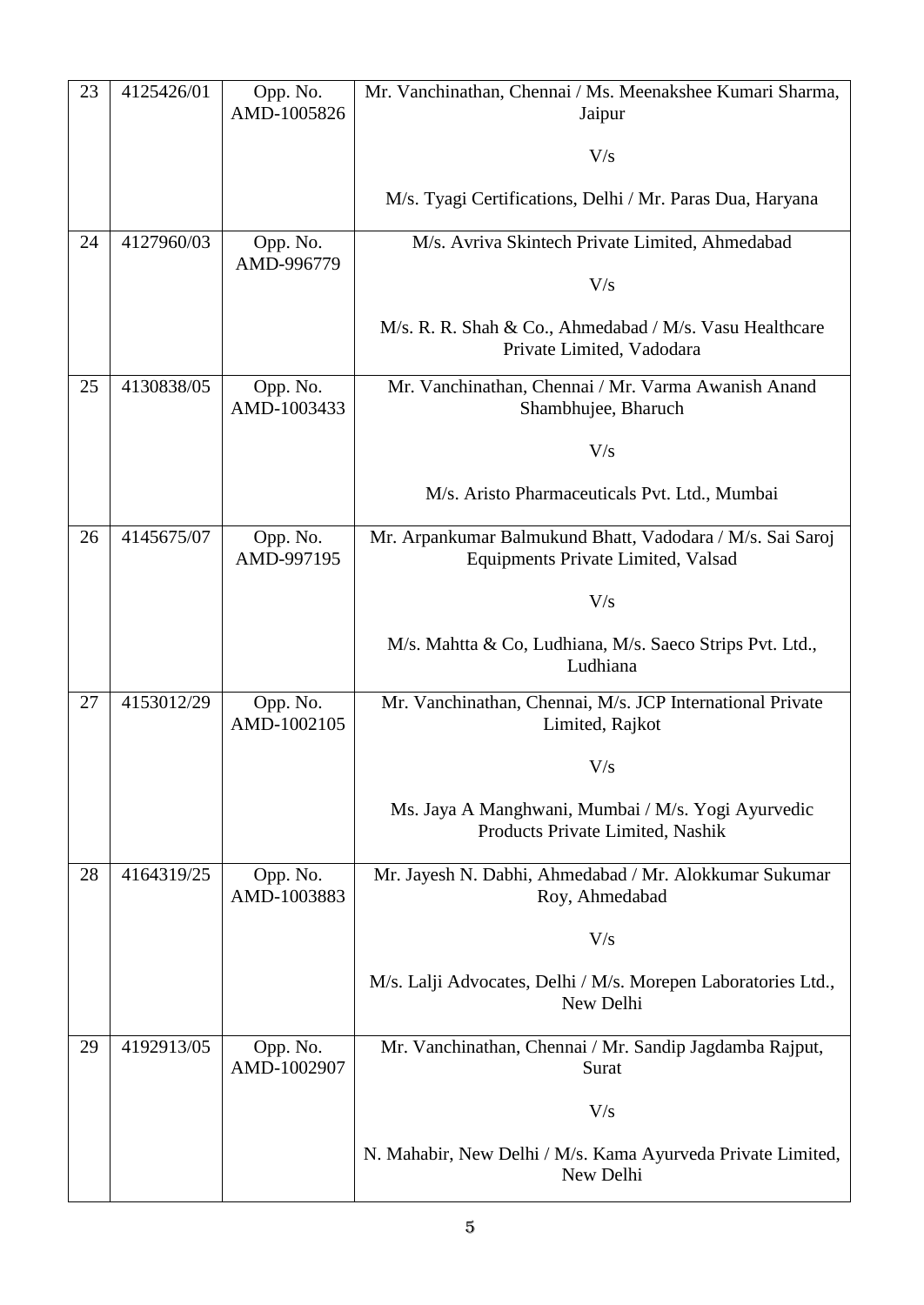| 30 | 4269057/24 | Opp. No.    | Mr. Ritesh Maheshwari, Jaipur                             |
|----|------------|-------------|-----------------------------------------------------------|
|    |            | AMD-1014535 |                                                           |
|    |            |             | V/s                                                       |
|    |            |             |                                                           |
|    |            |             | M/s. Ankit Periwal & Associates, Rajasthan / Mr. Abhishek |
|    |            |             | Katela, Rjaasthan                                         |
|    |            |             |                                                           |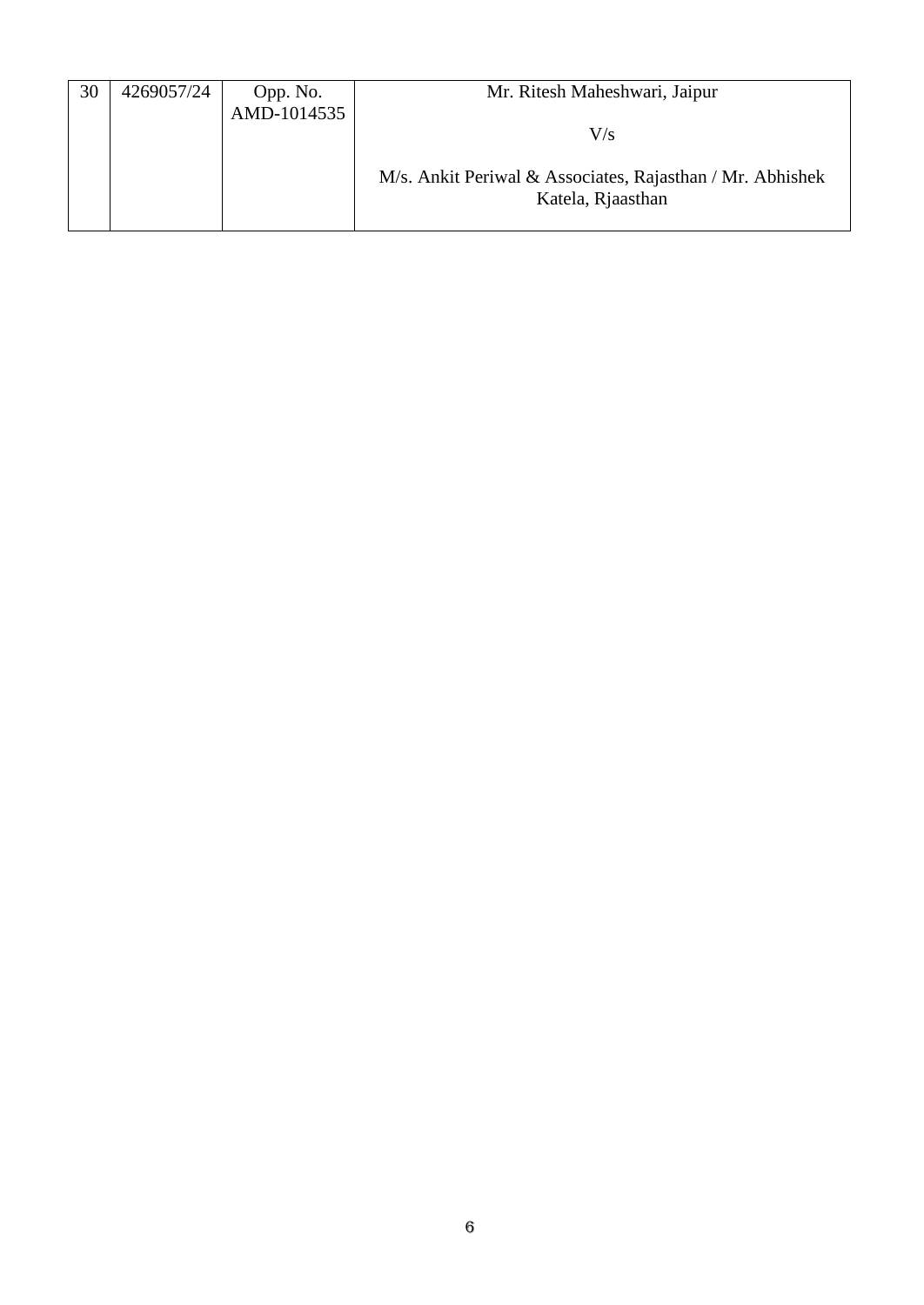



**GOVERNMENT OF INDIA TRADE MARKS REGISTRY IP BHAWAN NEAR CHANKYAPURI OVERBRIDGE, GHATLODIA, AHEDABAD-380061**

**079-27601781 079-27601782 Fax No.: 27601779**

**Date: 23/12/2021**

## **CAUSE LIST**

| Sr.<br>No.     | <b>Application</b><br>/R. T. M.<br>No. | Opp./Rect.<br>No.      | <b>Name of Parties</b>                                                                        |
|----------------|----------------------------------------|------------------------|-----------------------------------------------------------------------------------------------|
| $\mathbf{1}$   | 2338091/35                             | Opp. No.<br>AMD-818090 | M/s. Gautam & Company, Jaipur / Mr. Ajay Jain, Jaipur<br>V/s                                  |
|                |                                        |                        | M/s. Indian Trade Marks Co., Delhi / M/s. Raas, New Delhi                                     |
| $\overline{2}$ | 2342011/05                             | Opp. No.<br>AMD-806726 | M/s. Y. J. Trivedi & Co., Ahmedabad / M/s. Intas<br>Pharmaceuticals Ltd, Ahmedabad            |
|                |                                        |                        | V/s                                                                                           |
|                |                                        |                        | Advocate Rahul Rajput, Ludhiana / M/s. Tasmed (I) Pvt. Ltd.,<br>Chandigarh                    |
| 3              | 2344195/06                             | Opp. No.<br>AMD-893621 | Advocate Jignesh K. Majithiya, Rajkot / Mr. Navinbhai<br>Nanjibhai Patel, Rajkot              |
|                |                                        |                        | V/s                                                                                           |
|                |                                        |                        | M/s. S. Handa & Co., Punjab / M/s. G.R. Industries, Punjab                                    |
| $\overline{4}$ | 2359357/12                             | Opp. No.<br>AMD-805827 | M/s. H K Acharya And Company, Ahmedabad / M/s. Aroma<br>Engineering (India) Pvt. Ltd., Rajkot |
|                |                                        |                        | V/s                                                                                           |
|                |                                        |                        | M/s. Aroma International, Delhi                                                               |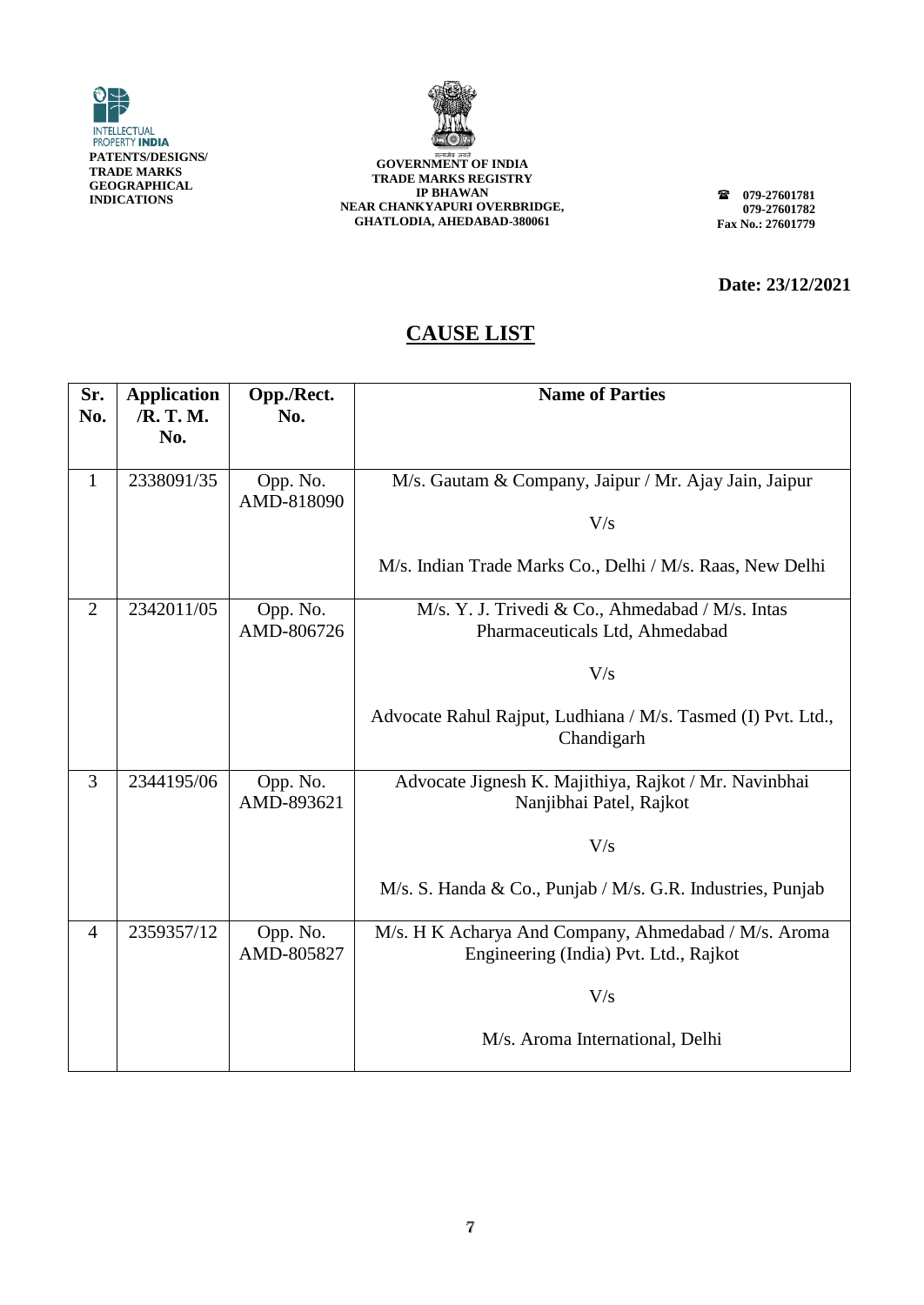| 5              | 2566897/17 | Rect. No.<br>AMD-897384 | M/s. Tradesafe, Ahmedabad / Mr. Shaileshkumar Bhagwanbhai<br>Patel, Rajkot                               |
|----------------|------------|-------------------------|----------------------------------------------------------------------------------------------------------|
|                |            |                         | V/s                                                                                                      |
|                |            |                         | M/s. Navkar Associates, Indore / M/s. R C Plasto Tanks And<br>Pipes Pvt. Ltd., Nagpur                    |
| 6              | 2567423/05 | Rect. No.<br>AMD-263605 | M/s. G. D. Bansal & Associates, Jaipur / M/s. Brown And<br>Black Bio Pvt. Ltd., Jaipur                   |
|                |            |                         | V/s                                                                                                      |
|                |            |                         | M/s. Puri & Puri (Advocates), Delhi / M/s. Bullford World Ltd.,<br>Jaipur                                |
| $\overline{7}$ | 2784527/04 | Rect. No.<br>AMD-264618 | Advocate Rohit Jain, Jaipur / Mr. Anil Goyal, Jaipur                                                     |
|                |            |                         | V/s                                                                                                      |
|                |            |                         | M/s. Delhi Registration Service, New Delhi / M/s. Micolube<br>India Limited, Haryana                     |
| 8              | 3526899/07 | Opp. No.<br>AMD-895322  | Mr. Ramesh G. Sabad, Rajkot / Mr. Mansukhbhai D. Gajera,<br>Rajkot                                       |
|                |            |                         | V/s                                                                                                      |
|                |            |                         | M/s. Arora Registration Service, Punjab / M/s. Zoloto<br>Industries, Punjab                              |
| 9              | 3635437/05 | Opp. No.<br>AMD-921532  | M/s. K.C. Patel & Co., Ahmedabad / M/s. Shree Godham<br>Mahateerth Pathmeda Lok Punyarth Nyas, Rajasthan |
|                |            |                         | V/s                                                                                                      |
|                |            |                         | M/s. V.A. Associates, Mumbai / M/s. Lupin Limited, Mumbai                                                |
| 10             | 3649454/11 | Rect. No.<br>AMD-265350 | M/s. G. D. Bansal & Associates, Jaipur / Mr. Ashish Tandan<br>S/o. Sh. Suresh Kumar Tandan, Udaipur      |
|                |            |                         | V/s                                                                                                      |
|                |            |                         | Advocate Prakash Javaria, Udaipur / Ms. Kavita Joshi, Udaipur                                            |
| 11             | 3664896/30 | Rect. No.<br>AMD-264985 | M/s. T.C.Patel & Co., Ahmedabad / M/s. V.P. Gruh Udhyog An<br>Indian Partnership Firm, Valsad            |
|                |            |                         | V/s                                                                                                      |
|                |            |                         | M/s. G.S. Rijhwani & Co., Mumbai / M/s. Prince Gruh<br>Udhyog, Umbergaon, Gujarat                        |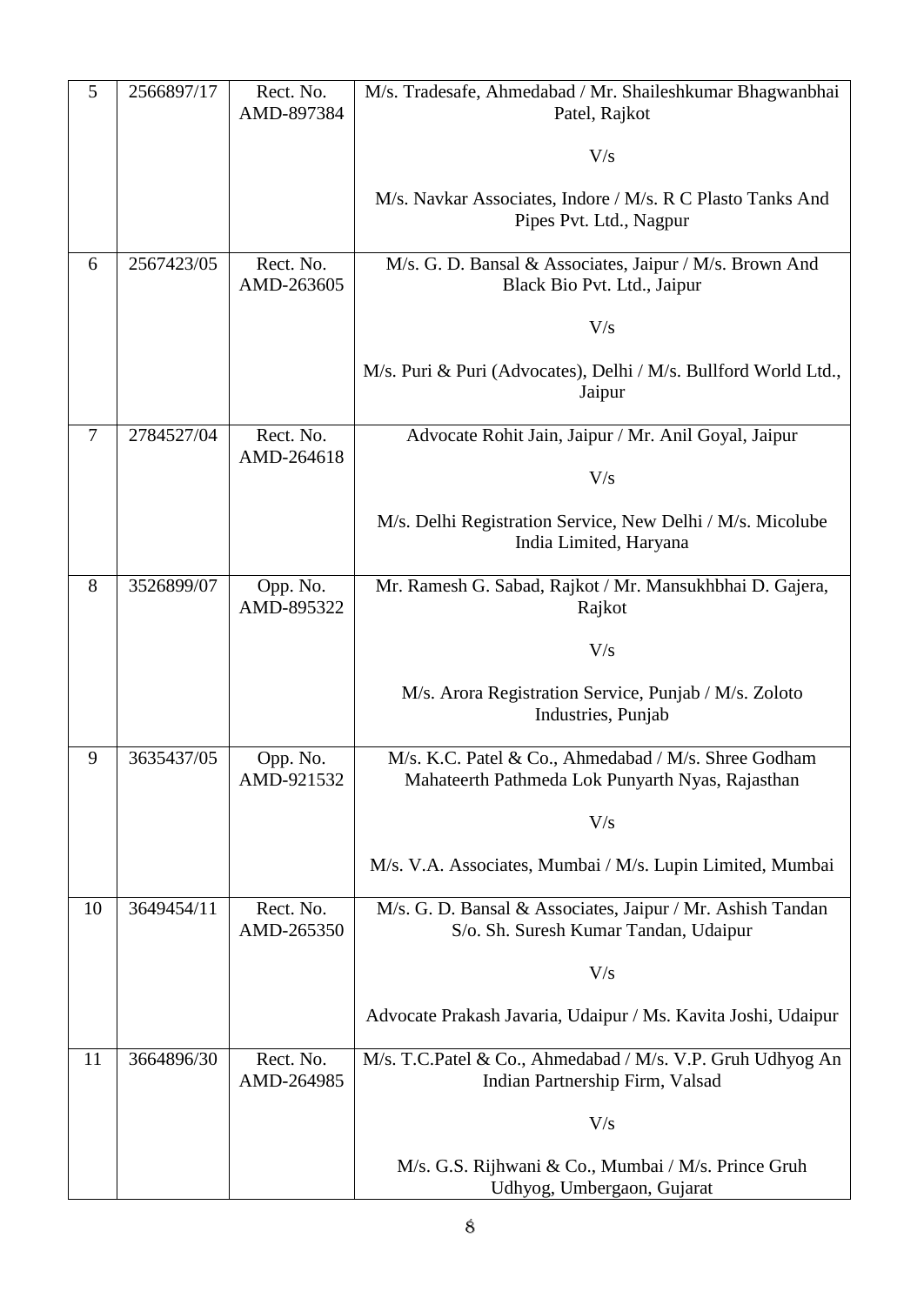| 12 | 3667099/05 | Opp. No.                | Mr. Jeetam Kumar Saini, Jaipur / M/s. Leocon Healthcare                                                             |
|----|------------|-------------------------|---------------------------------------------------------------------------------------------------------------------|
|    |            | AMD-925927              | Private Limited, Jaipur                                                                                             |
|    |            |                         | V/s                                                                                                                 |
|    |            |                         | M/s. De Penning & De Penning, Kolkata                                                                               |
| 13 | 3672576/25 | Opp. No.                | Mr. Bhupat Kumar Chandak, Surat                                                                                     |
|    |            | AMD-928350              | V/s                                                                                                                 |
|    |            |                         | M/s. Sheth & Co., Advocates, Rajkot / Ms. Sunamika Prashant<br>Juneja, Rajkot                                       |
| 14 | 3674454/30 | Rect. No.<br>AMD-265102 | M/s. All India Proficient Corporate Services Pvt. Ltd., Jaipur /<br>Shri Damodar (M/s Radha Govind Traders), Jaipur |
|    |            |                         | V/s                                                                                                                 |
|    |            |                         | M/s. J.P. Associates Advocate, Gwalior / M/s. Govind Foods<br>India Pvt. Ltd., Madhya Pradesh                       |
| 15 | 3675962/35 | Opp. No.<br>AMD-924067  | Mr. Madhvendra Sharma, Jaipur / M/s. Badlee, Jaipur                                                                 |
|    |            |                         | V/s                                                                                                                 |
|    |            |                         | M/s. AZB & Partners, Noida                                                                                          |
| 16 | 3679852/30 | Opp. No.<br>AMD-934977  | Mr. Joseph Varikasery, Mumbai / M/s. Shree Nilkanth Flour<br>Mill, Gujarat                                          |
|    |            |                         | V/s                                                                                                                 |
|    |            |                         | M/s. S. Singh & Associates, Delhi / M/s. Darshan Foods,<br>Punjab                                                   |
| 17 | 3699884/23 | Rect. No.<br>AMD-264822 | M/s. G. D. Bansal & Associates, Jaipur / Smt. Manju Bansal<br>W/o. Sh. Subhash Chand Agrawal, Rajasthan             |
|    |            |                         | V/s                                                                                                                 |
|    |            |                         | M/s. National Trade Mark Co., Agra / Mr. Anil Saini, Rajasthan                                                      |
| 18 | 3753371/01 | Opp. No.<br>AMD-946930  | Mr. Vanchinathan, Chennai / M/s. Cropnosys (India) Private<br>Limited, Valsad                                       |
|    |            |                         | V/s                                                                                                                 |
|    |            |                         | M/s. R.K. Dewan & Co., Mumbai / M/s. Sumitomo Chemical<br>India Private Limited, Mumbai                             |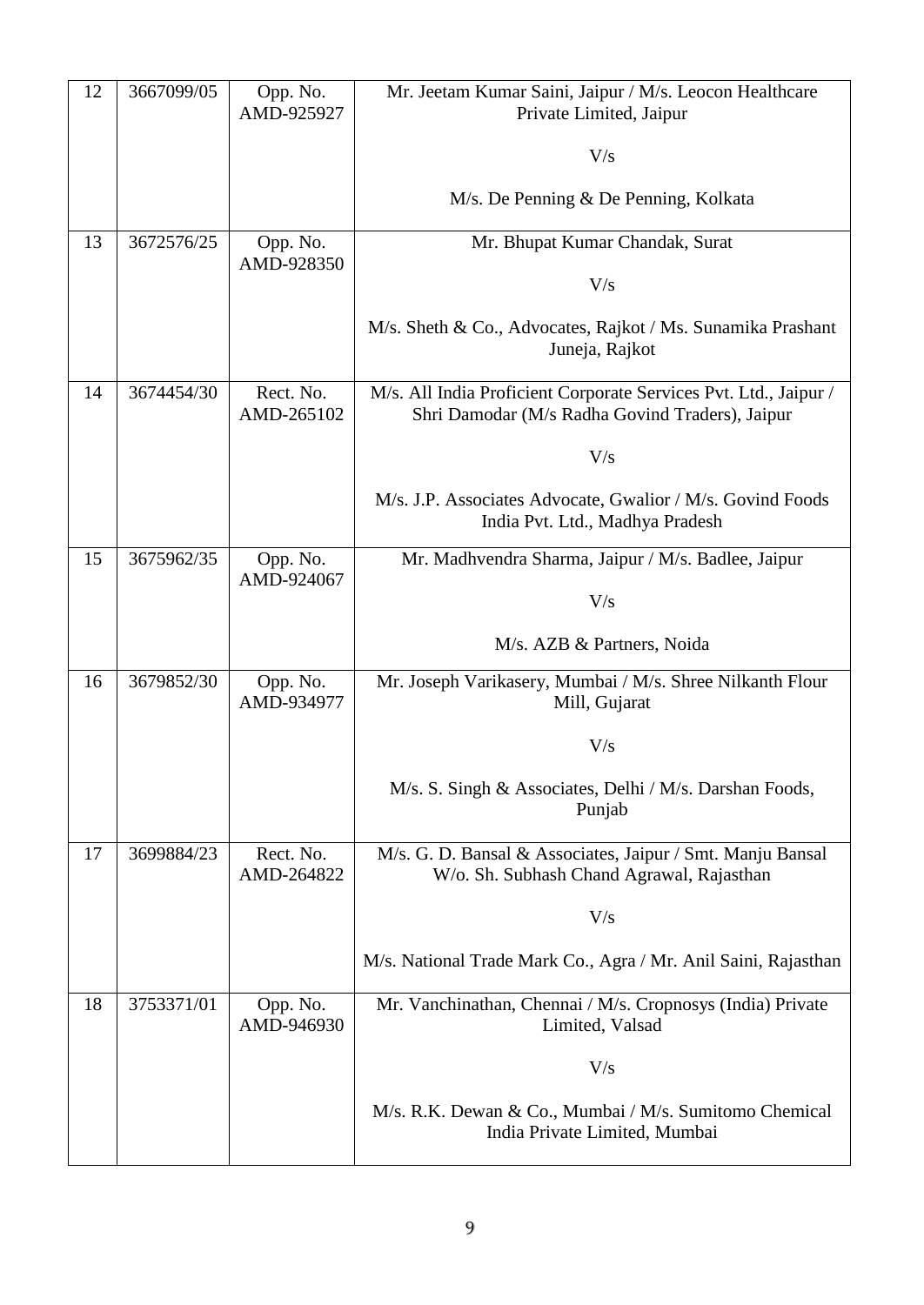| 19 | 3768179/99 | Opp. No.<br>AMD-946523 | Mr. Harshwardhan, Nasik / Mr. Himanshu Chordiya, Nasik<br>V/s                                      |
|----|------------|------------------------|----------------------------------------------------------------------------------------------------|
|    |            |                        | M/s. Altacit Global, Chennai / M/s. Allied Blenders And<br>Distillers Private Limited, Maharashtra |
| 20 | 3768179/99 | Opp. No.<br>AMD-946524 | Mr. Harshwardhan, Nasik / Mr. Himanshu Chordiya, Nasik                                             |
|    |            |                        | V/s                                                                                                |
|    |            |                        | M/s. Altacit Global, Chennai / M/s. Allied Blenders And<br>Distillers Private Limited, Maharashtra |
| 21 | 3768179/99 | Opp. No.<br>AMD-946525 | Mr. Harshwardhan, Nasik / Mr. Himanshu Chordiya, Nasik                                             |
|    |            |                        | V/s                                                                                                |
|    |            |                        | M/s. Altacit Global, Chennai / M/s. Allied Blenders And<br>Distillers Private Limited, Maharashtra |
| 22 | 4083560/05 | Opp. No.<br>AMD-994574 | M/s. Excelon IP, Ahmedabad / Mr. Vishvas Ranpariya,<br>Ahmedabad                                   |
|    |            |                        | V/s                                                                                                |
|    |            |                        | Mr. V. Ravi, Chennai / M/s. Micro Labs Limited, Banglore                                           |
| 23 | 4083560/05 | Opp. No.<br>AMD-996003 | M/s. Excelon IP, Ahmedabad / Mr. Vishvas Ranpariya,<br>Ahmedabad                                   |
|    |            |                        | V/s                                                                                                |
|    |            |                        | M/s. Rahul Chaudhry & Partners, New Delhi                                                          |
| 24 | 4083565/05 | Opp. No.<br>AMD-996293 | M/s. Excelon IP, Ahmedabad / Mr. Vishvas Ranpariya,<br>Ahmedabad                                   |
|    |            |                        | V/s                                                                                                |
|    |            |                        | M/s. Nanavati & Nanavati Advocates, Ahmedabad / M/s.<br>Alembic Pharmaceuticals Limited, Vadodara  |
| 25 | 4083565/05 | Opp. No.<br>AMD-996931 | M/s. Excelon IP, Ahmedabad / Mr. Vishvas Ranpariya,<br>Ahmedabad                                   |
|    |            |                        | V/s                                                                                                |
|    |            |                        | M/s. S. Singh & Associates, Delhi / M/s. Zenith Drugs Pvt.<br>Ltd., Indore                         |